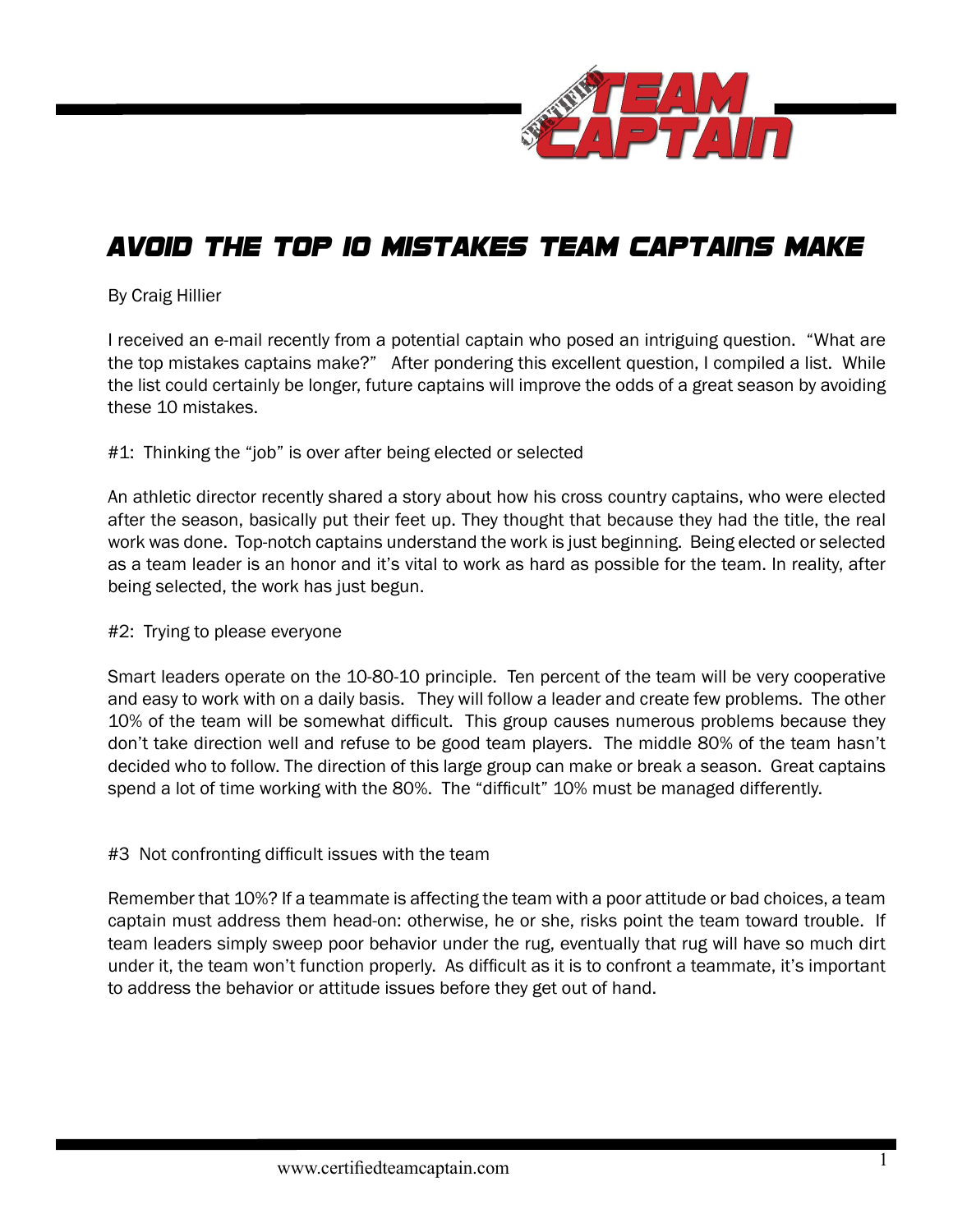

## #4: Not confronting a difficult issue with a coach

Team captains and coaches have a unique relationship. On one hand, a team captain is an extension of the coaching staff. On the other hand, a captain is an athlete on the squad. The bottom line is that the coach has the final say in practice and in competition. If there's a tough situation that needs to be discussed however, an effective team leader must take the risk of approaching the coach with it. Sometimes, coaches may not see how their actions affect the team. Of course, discussing the issue could backfire for any number of reasons. So be prepared. The best team captains will formulate their conversation, keep their composure, and take confident steps to talk it out. If the conversation goes badly, the team leader will know he or she was willing to be a leader by attempting to resolve the issue. If the conversation goes well, the team leader will earn even more respect from his or her teammates and coaching staff.

## #5: Not connecting with parents of teammates or players

Blake was the senior basketball captain when my son was a freshman. I remember one day when I was working out at the local gym. He approached me and said, "Hi, Mr. Hillier, my name is Blake. I've been watching your son play hoops and I think he's going to be a great player." Impressed with his attitude, I asked, "How do you know my son?" Blake confidently explained, "I'm the team captain and he has been showing up for captain's practice this summer." What surprised me was the fact that Blake knew who I was. It is easy to think team captains just connect with the players, but this would be a mistake. By connecting and communicating with parents, team captains show parents that their kids are in good hands. Even if captains don't know all the parent's names, it's impressive when a team leader takes the initiative to talk with a parent.

#### #6: "Dissing" players or coaches behind their backs

It's easy to pick on players who are not very talented. Sometimes it may create a laugh by poking fun at someone who is struggling. It's also easy to complain about a coach when he or she is not there. The problem with "dissing" a player or coach is that the damage is hard to measure, but it can run very deep. It's not uncommon for a younger athlete to struggle as a sophomore and be a superstar as a senior. Unfortunately, some kids who get picked on decide not to participate the following year. If team captains are "dissing" coaches behind their backs, it opens the floodgates for the rest of the team to think it's okay. This pattern could eventually destroy the team. Even if team captains are not crazy about a teammate or the coach, it's usually wise to watch your words.